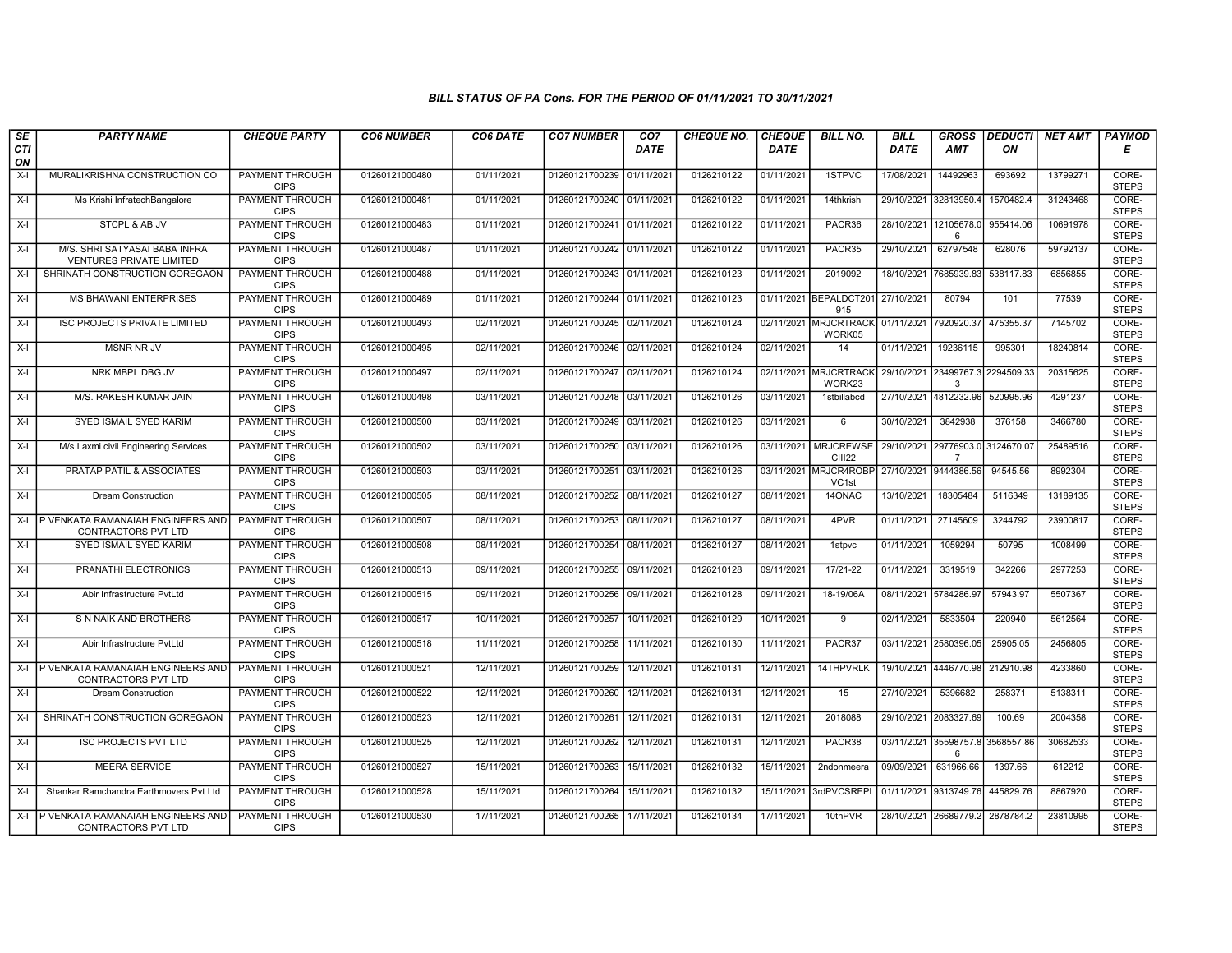## BILL STATUS OF PA Cons. FOR THE PERIOD OF 01/11/2021 TO 30/11/2021

| SE        | <b>PARTY NAME</b>                                        | <b>CHEQUE PARTY</b>                   | <b>CO6 NUMBER</b> | CO6 DATE   | <b>CO7 NUMBER</b>         | CO <sub>7</sub> | <b>CHEQUE NO.</b> | <b>CHEQUE</b> | <b>BILL NO.</b>                                          | <b>BILL</b> | <b>GROSS</b>                            |                | DEDUCTI  NET AMT | <b>PAYMOD</b>         |
|-----------|----------------------------------------------------------|---------------------------------------|-------------------|------------|---------------------------|-----------------|-------------------|---------------|----------------------------------------------------------|-------------|-----------------------------------------|----------------|------------------|-----------------------|
| CTI<br>ON |                                                          |                                       |                   |            |                           | <b>DATE</b>     |                   | <b>DATE</b>   |                                                          | <b>DATE</b> | <b>AMT</b>                              | ON             |                  | Е                     |
| $X-I$     | FerroConcrete ConstIndia PvtLtd                          | <b>PAYMENT THROUGH</b><br><b>CIPS</b> | 01260121000531    | 17/11/2021 | 01260121700266            | 17/11/2021      | 0126210134        | 17/11/2021    | PACR39                                                   | 16/11/2021  | 16448717.4<br>6                         | 164587.46      | 15661429         | CORE-<br><b>STEPS</b> |
| $X-I$     | Ms KIPLSAY JV                                            | <b>PAYMENT THROUGH</b><br><b>CIPS</b> | 01260121000533    | 18/11/2021 | 01260121700267            | 18/11/2021      | 0126210135        | 18/11/2021    | 31thKIPLSAY                                              | 16/11/2021  | 12825078                                | 2313737        | 10511341         | CORE-<br><b>STEPS</b> |
| $X-I$     | SHRINATH CONSTRUCTION GOREGAON                           | PAYMENT THROUGH<br><b>CIPS</b>        | 01260121000535    | 22/11/2021 | 01260121700268            | 22/11/2021      | 0126210137        | 23/11/2021    | 2019055                                                  |             | 29/10/2021 3127874.76                   | 101.76         | 3009362          | CORE-<br><b>STEPS</b> |
| $X-I$     | TEXMACO RAIL & ENGINEERING LIMITED                       | PAYMENT THROUGH<br><b>CIPS</b>        | 01260121000536    | 22/11/2021 | 01260121700269            | 23/11/2021      | 0126210137        |               | 23/11/2021 PUN/GST/002/<br>2122                          |             | 17/11/2021 58701553.1<br>$\overline{2}$ | 13335261.<br>2 | 43144019         | CORE-<br><b>STEPS</b> |
| $X-I$     | P VENKATA RAMANAIAH ENGINEERS AND<br>CONTRACTORS PVT LTD | <b>PAYMENT THROUGH</b><br><b>CIPS</b> | 01260121000537    | 22/11/2021 | 01260121700270 23/11/2021 |                 | 0126210137        |               | 23/11/2021 7THONACPVR 28/10/2021 8559536.98<br><b>BL</b> |             |                                         | 585114.98      | 7974422          | CORE-<br><b>STEPS</b> |
| $X-I$     | DBG MBPL JV                                              | <b>PAYMENT THROUGH</b><br><b>CIPS</b> | 01260121000538    | 25/11/2021 | 01260121700271 25/11/2021 |                 | 0126210138        |               | 25/11/2021 2ndDBG-MBPL                                   | 17/11/2021  | 4143791                                 | 447038         | 3696753          | CORE-<br><b>STEPS</b> |
| $X-I$     | TIRUPATI BALAJI ROADLINES INDIA                          | PAYMENT THROUGH<br><b>CIPS</b>        | 01260121000540    | 25/11/2021 | 01260121700272 25/11/2021 |                 | 0126210138        | 25/11/2021    | 13TH                                                     | 24/11/2021  | 2109282                                 | 187927         | 1921355          | CORE-<br><b>STEPS</b> |
| $X-I$     | MURALIKRISHNA CONSTRUCTION CO                            | <b>PAYMENT THROUGH</b><br><b>CIPS</b> | 01260121000544    | 26/11/2021 | 01260121700273 26/11/2021 |                 | 0126210139        | 29/11/2021    | 7TH                                                      | 24/11/2021  | 30686899                                | 3309903        | 27376996         | CORE-<br><b>STEPS</b> |
| $X-I$     | H H ENGINEERS JV                                         | <b>PAYMENT THROUGH</b><br><b>CIPS</b> | 01260121000545    | 26/11/2021 | 01260121700274            | 29/11/2021      | 0126210139        | 29/11/2021    | 2ND                                                      | 25/11/2021  | 11493588                                | 1239767        | 10253821         | CORE-<br><b>STEPS</b> |
| $X-I$     | <b>ISC PROJECTS PVT LTD</b>                              | <b>PAYMENT THROUGH</b><br><b>CIPS</b> | 01260121000548    | 30/11/2021 | 01260121700275 30/11/2021 |                 | 0126210142        | 30/11/2021    | PACR40                                                   |             | 24/11/2021 28820688.4<br>$\overline{7}$ | 288708.47      | 27406601         | CORE-<br><b>STEPS</b> |
| $X-I$     | <b>Tahsildar Dharur</b>                                  | PAYMENT THROUGH<br><b>CIPS</b>        | 01260121000550    | 30/11/2021 | 01260121700276            | 30/11/2021      | 0126210142        | 30/11/2021    | 784336                                                   | 25/11/2021  | 1367249                                 | $\mathbf 0$    | 1367249          | CORE-<br><b>STEPS</b> |
| $X-I$     | <b>TAHSILDAR ASHTI</b>                                   | PAYMENT THROUGH<br><b>CIPS</b>        | 01260121000551    | 30/11/2021 | 01260121700277            | 30/11/2021      | 0126210142        | 30/11/2021    | 784337                                                   | 25/11/2021  | 1118918                                 | $\mathbf{0}$   | 1118918          | CORE-<br><b>STEPS</b> |
| X-I       | TAHSILDAR SHRIGONDA                                      | <b>PAYMENT THROUGH</b><br><b>CIPS</b> | 01260121000552    | 30/11/2021 | 01260121700278 30/11/2021 |                 | 0126210142        | 30/11/2021    | 599649                                                   | 20/11/2021  | 767921                                  | $\mathbf 0$    | 767921           | CORE-<br><b>STEPS</b> |
| $X-H$     | INTER PUBLICITY PRIVATE LIMITED                          | <b>PAYMENT THROUGH</b><br><b>CIPS</b> | 01260221000338    | 01/11/2021 | 01260221700178 01/11/2021 |                 | 0126210122        | 01/11/2021    | PR/NO35/04/2<br>$1 - 22$                                 | 30/04/2021  | 13085                                   | $\mathbf{0}$   | 13085            | CORE-<br><b>STEPS</b> |
| X-II      | <b>MSEDCL AHMEDNAGAR</b>                                 | PAYMENT THROUGH<br><b>CIPS</b>        | 01260221000345    | 03/11/2021 | 01260221700180 03/11/2021 |                 | 0126210126        |               | 03/11/2021 000001344338<br>487                           | 10/10/2021  | 3260                                    | $\mathbf 0$    | 3260             | CORE-<br><b>STEPS</b> |
| X-II      | MSEDCL BEED                                              | PAYMENT THROUGH<br><b>CIPS</b>        | 01260221000346    | 03/11/2021 | 01260221700181 03/11/2021 |                 | 0126210126        |               | 03/11/2021 000001349215<br>779                           | 15/10/2021  | 940                                     | $\mathbf 0$    | 940              | CORE-<br><b>STEPS</b> |
| $X-H$     | <b>MSEDCL AHMEDNAGAR</b>                                 | PAYMENT THROUGH<br><b>CIPS</b>        | 01260221000347    | 03/11/2021 | 01260221700182 03/11/2021 |                 | 0126210126        |               | 03/11/2021 000001349215 15/10/2021<br>881                |             | 980                                     | $\overline{0}$ | 980              | CORE-<br><b>STEPS</b> |
| X-II      | <b>MSEDCL BEED</b>                                       | <b>PAYMENT THROUGH</b><br><b>CIPS</b> | 01260221000348    | 03/11/2021 | 01260221700183 03/11/2021 |                 | 0126210126        |               | 03/11/2021 000001342072<br>743                           | 08/10/2021  | 1880                                    | $\mathbf 0$    | 1880             | CORE-<br><b>STEPS</b> |
| X-II      | INTER PUBLICITY PVT LTD MUMBAI                           | PAYMENT THROUGH<br><b>CIPS</b>        | 01260221000356    | 09/11/2021 | 01260221700184 09/11/2021 |                 | 0126210128        | 09/11/2021    | 28382122                                                 | 31/08/2021  | 19646.56                                | 0.56           | 19646            | CORE-<br><b>STEPS</b> |
| $X-H$     | <b>SR AFA/C/PA</b>                                       | <b>PAYMENT THROUGH</b><br><b>CIPS</b> | 01260221000357    | 09/11/2021 | 01260221700185 09/11/2021 |                 | 0126210128        | 09/11/2021    | 2021/11                                                  | 08/11/2021  | 4280                                    | $\mathbf{0}$   | 4280             | CORE-<br><b>STEPS</b> |
| X-II      | <b>ALOK SHARMA</b>                                       | PAYMENT THROUGH<br><b>CIPS</b>        | 01260221000361    | 12/11/2021 | 01260221700186            | 12/11/2021      | 0126210131        | 12/11/2021    | 784323                                                   | 09/11/2021  | 16830                                   | $\mathbf{0}$   | 16830            | CORE-<br><b>STEPS</b> |
| X-II      | <b>ALOK SHARMA</b>                                       | <b>PAYMENT THROUGH</b><br><b>CIPS</b> | 01260221000363    | 12/11/2021 | 01260221700187            | 12/11/2021      | 0126210131        | 12/11/2021    | 784305                                                   | 27/10/2021  | 35665                                   | $\mathbf{0}$   | 35665            | CORE-<br><b>STEPS</b> |
| X-II      | <b>ALOK SHARMA</b>                                       | PAYMENT THROUGH<br><b>CIPS</b>        | 01260221000364    | 12/11/2021 | 01260221700188 12/11/2021 |                 | 0126210131        | 12/11/2021    | 784306                                                   | 27/10/2021  | 17060                                   | $\mathbf 0$    | 17060            | CORE-<br><b>STEPS</b> |
| X-II      | SANJAY PUNJARAM LAGHANE                                  | PAYMENT THROUGH<br><b>CIPS</b>        | 01260221000365    | 12/11/2021 | 01260221700189            | 12/11/2021      | 0126210131        | 12/11/2021    | 784321                                                   | 09/11/2021  | 173250                                  | $\mathbf{0}$   | 173250           | CORE-<br><b>STEPS</b> |
| $X-H$     | RAVI B JANTE ENGINEERS AND<br>CONTRACTORS-LATUR          | <b>PAYMENT THROUGH</b><br><b>CIPS</b> | 01260221000367    | 16/11/2021 | 01260221700190            | 16/11/2021      | 0126210133        | 16/11/2021    | 784322                                                   | 10/11/2021  | 131315                                  | $\mathbf 0$    | 131315           | CORE-<br><b>STEPS</b> |
| X-II      | <b>TAHSILDAR KOPARGAON</b>                               | <b>PAYMENT THROUGH</b><br><b>CIPS</b> | 01260221000376    | 19/11/2021 | 01260221700191            | 19/11/2021      | 0126210136        | 19/11/2021    | 599644                                                   | 15/11/2021  | 6674511                                 | $\Omega$       | 6674511          | CORE-<br><b>STEPS</b> |
| X-II      | <b>TAHSILDAR NANDGAON</b>                                | <b>PAYMENT THROUGH</b><br><b>CIPS</b> | 01260221000377    | 19/11/2021 | 01260221700192 19/11/2021 |                 | 0126210136        | 19/11/2021    | 599642                                                   | 15/11/2021  | 2898364                                 | $\mathbf{0}$   | 2898364          | CORE-<br><b>STEPS</b> |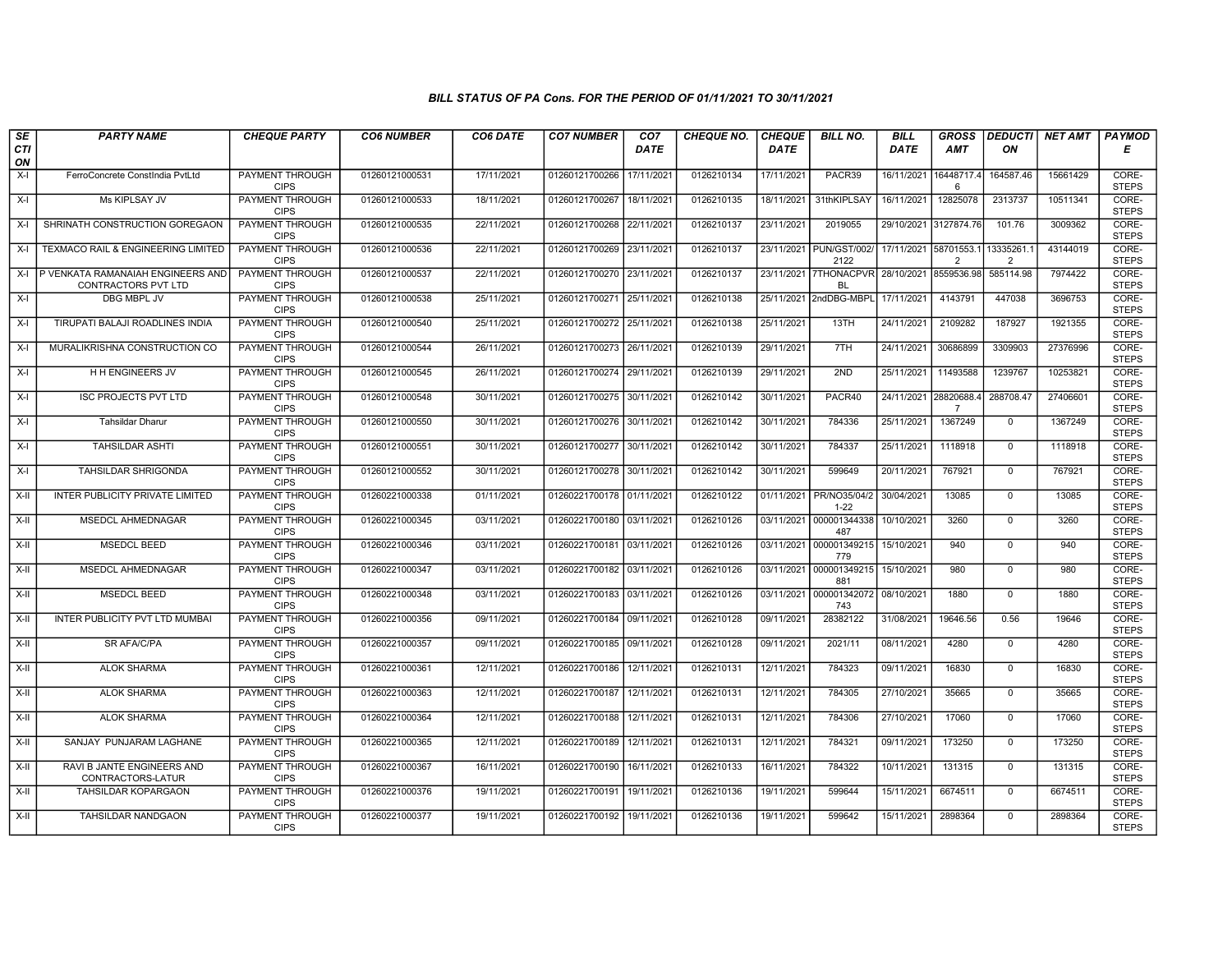## BILL STATUS OF PA Cons. FOR THE PERIOD OF 01/11/2021 TO 30/11/2021

| $\overline{\mathsf{SE}}$ | <b>PARTY NAME</b>                         | <b>CHEQUE PARTY</b>                   | <b>CO6 NUMBER</b> | CO6 DATE   | <b>CO7 NUMBER</b>         | CO <sub>7</sub> | <b>CHEQUE NO.</b> | <b>CHEQUE</b> | <b>BILL NO.</b>              | <b>BILL</b>           | <b>GROSS</b>          | <b>DEDUCTI</b> | NET AMT  | <b>PAYMOD</b>         |
|--------------------------|-------------------------------------------|---------------------------------------|-------------------|------------|---------------------------|-----------------|-------------------|---------------|------------------------------|-----------------------|-----------------------|----------------|----------|-----------------------|
| <b>CTI</b>               |                                           |                                       |                   |            |                           | DATE            |                   | <b>DATE</b>   |                              | DATE                  | <b>AMT</b>            | ON             |          | Е                     |
| ON                       |                                           |                                       |                   |            |                           |                 |                   |               |                              |                       |                       |                |          |                       |
| $X-H$                    | TAHSILDAR KOPARGAON                       | <b>PAYMENT THROUGH</b>                | 01260221000378    | 19/11/2021 | 01260221700193            | 19/11/2021      | 0126210136        | 19/11/2021    | 599647                       | 27/10/2021            | 1413400               | $\mathbf{0}$   | 1413400  | CORE-                 |
|                          |                                           | <b>CIPS</b>                           |                   |            |                           |                 |                   |               |                              |                       |                       |                |          | <b>STEPS</b>          |
| X-II                     | SHRADDHA INFRA PROJECTS NIRMAN<br>PVT LTD | <b>PAYMENT THROUGH</b><br><b>CIPS</b> | 01260221000379    | 19/11/2021 | 01260221700194 19/11/2021 |                 | 0126210136        | 19/11/2021    | 809039                       | 16/11/2021            | 1080806               | $\mathbf{0}$   | 1080806  | CORE-<br><b>STEPS</b> |
| X-II                     | <b>TAHSILDAR RAHATA</b>                   | PAYMENT THROUGH                       | 01260221000380    | 19/11/2021 | 01260221700195 19/11/2021 |                 | 0126210136        | 19/11/2021    | 599645                       | 27/10/2021            | 10035140              | $\mathbf 0$    | 10035140 | CORE-                 |
|                          |                                           | <b>CIPS</b>                           |                   |            |                           |                 |                   |               |                              |                       |                       |                |          | <b>STEPS</b>          |
| X-II                     | Tahsildar Yeola                           | <b>PAYMENT THROUGH</b>                | 01260221000381    | 19/11/2021 | 01260221700196            | 19/11/2021      | 0126210136        | 19/11/2021    | 599643                       | 15/11/2021            | 6674511               | $\mathbf 0$    | 6674511  | CORE-                 |
|                          |                                           | <b>CIPS</b>                           |                   |            |                           |                 |                   |               |                              |                       |                       |                |          | <b>STEPS</b>          |
| X-II                     | Umakant Baburao Deogaonkar                | <b>PAYMENT THROUGH</b>                | 01260221000382    | 19/11/2021 | 01260221700197 23/11/2021 |                 | 0126210137        | 23/11/2021    | 784325                       | 18/11/2021            | 492900                | $\mathbf 0$    | 492900   | CORE-                 |
|                          |                                           | <b>CIPS</b>                           |                   |            |                           |                 |                   |               |                              |                       |                       |                |          | <b>STEPS</b>          |
| X-II                     | SUB DIVISIONAL OFFICER WAI                | <b>SUB DIVISIONAL</b><br>OFFICER WAI  | 01260221000391    | 24/11/2021 | 01260221700198 24/11/2021 |                 | 696354            | 25/11/2021    | 809123                       | 02/11/2021            | 874240                | $\Omega$       | 874240   | <b>BANK</b><br>CHEQUE |
| X-II                     | ADV. SANJEEV DESHPANDE                    | PAYMENT THROUGH                       | 01260221000393    | 25/11/2021 | 01260221700199            | 25/11/2021      | 0126210138        | 25/11/2021    | 784328                       | 24/11/2021            | 85158                 | $\Omega$       | 85158    | CORE-                 |
|                          |                                           | <b>CIPS</b>                           |                   |            |                           |                 |                   |               |                              |                       |                       |                |          | <b>STEPS</b>          |
| $X-H$                    | ADV. SANJEEV DESHPANDE                    | <b>PAYMENT THROUGH</b>                | 01260221000394    | 25/11/2021 | 01260221700200 25/11/2021 |                 | 0126210138        | 25/11/2021    | 784331                       | 24/11/2021            | 48920                 | $\overline{0}$ | 48920    | CORE-                 |
|                          |                                           | <b>CIPS</b>                           |                   |            |                           |                 |                   |               |                              |                       |                       |                |          | <b>STEPS</b>          |
| $X-H$                    | ADV. SANJEEV DESHPANDE                    | <b>PAYMENT THROUGH</b>                | 01260221000395    | 25/11/2021 | 01260221700201            | 25/11/2021      | 0126210138        | 25/11/2021    | 784332                       | 24/11/2021            | 92950                 | $\Omega$       | 92950    | CORE-                 |
| $X-H$                    | ADV. SANJEEV DESHPANDE                    | <b>CIPS</b><br><b>PAYMENT THROUGH</b> | 01260221000396    | 25/11/2021 | 01260221700202 25/11/2021 |                 | 0126210138        | 25/11/2021    | 784333                       | 24/11/2021            | 19830                 | $\Omega$       | 19830    | <b>STEPS</b><br>CORE- |
|                          |                                           | <b>CIPS</b>                           |                   |            |                           |                 |                   |               |                              |                       |                       |                |          | <b>STEPS</b>          |
| X-II                     | ADV. SANJEEV DESHPANDE                    | <b>PAYMENT THROUGH</b>                | 01260221000397    | 25/11/2021 | 01260221700203 25/11/2021 |                 | 0126210138        | 25/11/2021    | 784334                       | 24/11/2021            | 30260                 | $\mathbf 0$    | 30260    | CORE-                 |
|                          |                                           | <b>CIPS</b>                           |                   |            |                           |                 |                   |               |                              |                       |                       |                |          | <b>STEPS</b>          |
| X-II                     | SHRI Madhu Sudan sharma                   | PAYMENT THROUGH                       | 01260221000399    | 26/11/2021 | 01260221700204 26/11/2021 |                 | 0126210139        | 29/11/2021    | 809034                       | 29/10/2021            | 90250                 | $\Omega$       | 90250    | CORE-                 |
| $X-H$                    | <b>MRS R RAVIKUMAR</b>                    | <b>CIPS</b><br>PAYMENT THROUGH        | 01260221000400    | 26/11/2021 | 01260221700205 26/11/2021 |                 | 0126210139        | 29/11/2021    | 809035                       | 29/10/2021            | 81750                 | $\mathbf 0$    | 81750    | <b>STEPS</b><br>CORE- |
|                          |                                           | <b>CIPS</b>                           |                   |            |                           |                 |                   |               |                              |                       |                       |                |          | <b>STEPS</b>          |
| $X-H$                    | SHRI Sunil Kumar Sood                     | <b>PAYMENT THROUGH</b>                | 01260221000401    | 26/11/2021 | 01260221700206 26/11/2021 |                 | 0126210139        | 29/11/2021    | 809036                       | 29/10/2021            | 81750                 | $\mathbf{0}$   | 81750    | CORE-                 |
|                          |                                           | <b>CIPS</b>                           |                   |            |                           |                 |                   |               |                              |                       |                       |                |          | <b>STEPS</b>          |
| X-II                     | TAHASILDAR KOREGAON                       | PAYMENT THROUGH                       | 01260221000402    | 26/11/2021 | 01260221700207 26/11/2021 |                 | 0126210139        | 29/11/2021    | 809040                       | 17/11/2021            | 1432372               | $\mathbf{0}$   | 1432372  | CORE-                 |
|                          |                                           | <b>CIPS</b>                           |                   |            |                           |                 |                   |               |                              |                       |                       |                |          | <b>STEPS</b>          |
| X-II                     | TAHASILDAR KOREGAON                       | PAYMENT THROUGH<br><b>CIPS</b>        | 01260221000403    | 26/11/2021 | 01260221700208            | 29/11/2021      | 0126210140        | 29/11/2021    | 809208                       | 26/11/2021            | 8368025               | $\mathbf 0$    | 8368025  | CORE-<br><b>STEPS</b> |
| $X-H$                    | Dy CE/C/PA                                | <b>PAYMENT THROUGH</b>                | 01260221000404    | 29/11/2021 | 01260221700209 29/11/2021 |                 | 0126210142        | 30/11/2021    | 21                           | 28/10/2021            | 5981                  | $\mathbf 0$    | 5981     | CORE-                 |
|                          |                                           | <b>CIPS</b>                           |                   |            |                           |                 |                   |               |                              |                       |                       |                |          | <b>STEPS</b>          |
| $X-H$                    | Divisional Cashier (Const) C.Rly Pune     | Divisional                            | 01260221000408    | 30/11/2021 | 01260221700210 30/11/2021 |                 | 696357            | 30/11/2021    | 784327                       | 23/11/2021            | 300000                | $\mathbf 0$    | 300000   | <b>BANK</b>           |
|                          |                                           | Cashier(Const)C.Rly                   |                   |            |                           |                 |                   |               |                              |                       |                       |                |          | CHEQUE                |
|                          |                                           | Pune                                  |                   |            |                           |                 |                   |               |                              |                       |                       |                |          |                       |
| $\overline{x}$ -II       | DY CE/C/MRJ                               | PAYMENT THROUGH<br><b>CIPS</b>        | 01260221000409    | 30/11/2021 | 01260221700211            | 30/11/2021      | 0126210142        |               | 30/11/2021 MRJIMPNOV2<br>020 | 29/11/2021            | 7742                  | $\Omega$       | 7742     | CORE-<br><b>STEPS</b> |
| <b>SBN</b>               | <b>GOLKONDA ENGINEERING ENTERPRISES</b>   | <b>PAYMENT THROUGH</b>                | 01260421000126    | 24/11/2021 | 01260421700033 24/11/2021 |                 | 0126210138        | 25/11/2021    | 279283285                    | 26/07/2021 6764518.32 |                       | 1.32           | 6643100  | CORE-                 |
| S                        | LIMITED-SECUNDERABAD                      | <b>CIPS</b>                           |                   |            |                           |                 |                   |               |                              |                       |                       |                |          | <b>STEPS</b>          |
| <b>SBN</b>               | <b>GOLKONDA ENGINEERING ENTERPRISES</b>   | <b>PAYMENT THROUGH</b>                | 01260421000127    | 24/11/2021 | 01260421700034 24/11/2021 |                 | 0126210138        | 25/11/2021    | 277278284                    |                       | 26/07/2021 9241509.95 | 0.95           | 9075632  | CORE-                 |
| <sub>S</sub>             | LIMITED-SECUNDERABAD                      | <b>CIPS</b>                           |                   |            |                           |                 |                   |               |                              |                       |                       |                |          | <b>STEPS</b>          |
| SBN                      | SURYA ALLOY INDUSTRIES LTD-KOLKATA        | PAYMENT THROUGH                       | 01260421000129    | 30/11/2021 | 01260421700035 30/11/2021 |                 | 0126210142        | 30/11/2021    | C0152153154                  | 22/03/2021 9197066.51 |                       | 0.51           | 9023636  | CORE-                 |
| S                        |                                           | <b>CIPS</b>                           |                   |            |                           |                 |                   |               |                              |                       |                       |                |          | <b>STEPS</b>          |